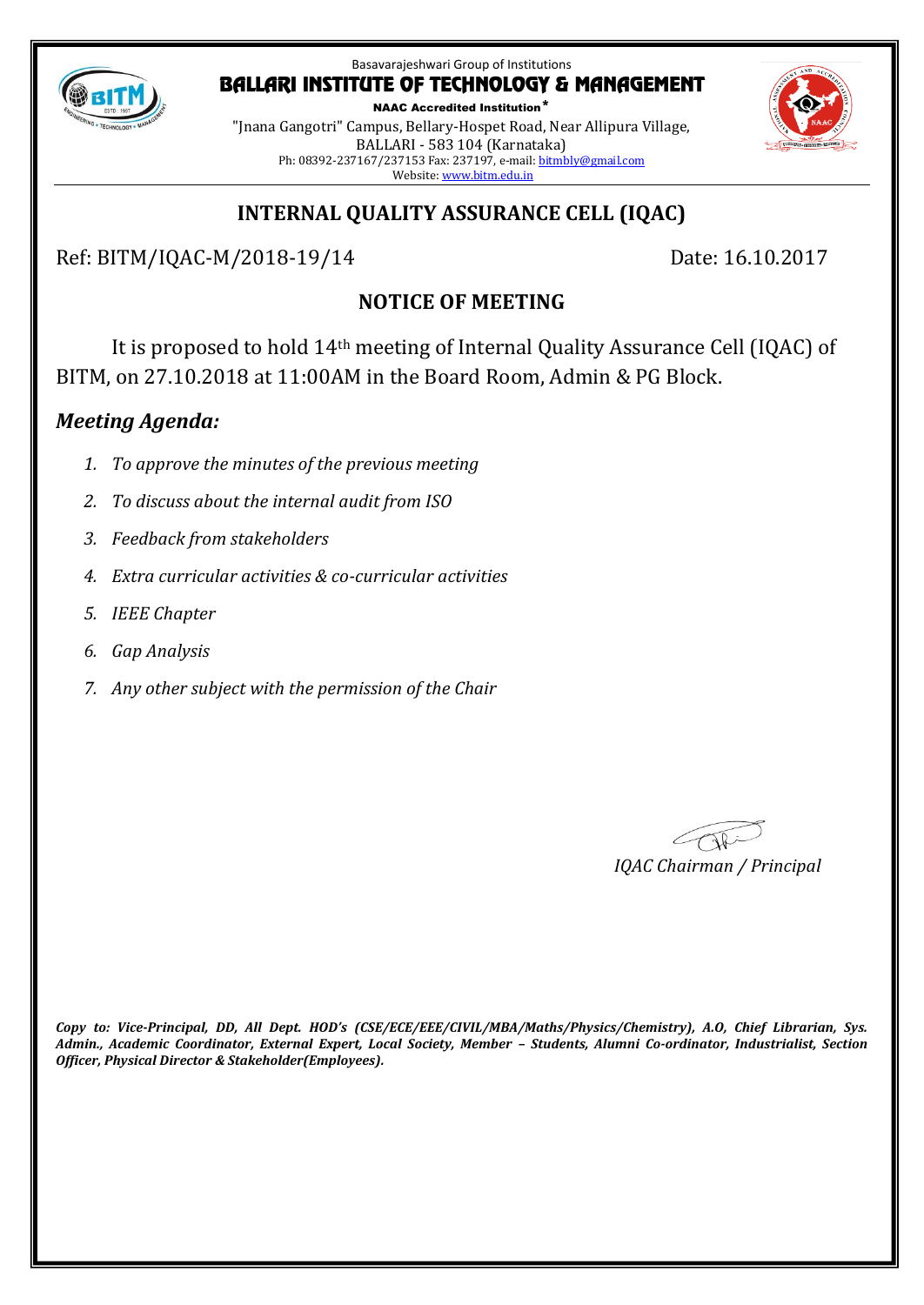

NAAC Accredited Institution\* "Jnana Gangotri" Campus, Bellary-Hospet Road, Near Allipura Village, BALLARI - 583 104 (Karnataka) Ph: 08392-237167/237153 Fax: 237197, e-mail[: bitmbly@gmail.com](mailto:bitmbly@gmail.com)



#### **Proceedings of the 14th Internal Quality Assurance Cell(IQAC) committee meeting held on 27.10.2018 at 11:00AM in the Board Room, Admin & PG Block, @ BITM – Ballari**

## **Members Present:**

| S.No                    | <b>Name</b>                                            | <b>Designation</b>      |
|-------------------------|--------------------------------------------------------|-------------------------|
| 1                       | Dr. V. C. Patil - Principal                            | Chairman                |
| $\overline{2}$          | Prof. Prithviraj. Y. J - Deputy Director               | <b>Managing Trustee</b> |
| $\overline{3}$          | Dr. R. N. Kulkarni - HOD-CSE                           | Member                  |
| 4                       | Dr. B. S. Khened - HOD-EEE                             | Member                  |
| 5                       | Dr. K. S. R. Sridhar - Vice-Principal, HOD-Mathematics | Member                  |
| $\overline{6}$          | Dr. T. Machappa - HOD-Physics                          | Member                  |
| $\overline{7}$          | Dr. Suresh - HOD-Chemistry                             | Member                  |
| 8                       | Dr. H. Mahabaleswara - HOD-Civil                       | Member                  |
| 9                       | Dr. G. P. Dinesh - DEAN - MBA                          | Member                  |
| 10                      | Mr. P. Amareshayya - Administrative Officer            | Member                  |
| 11                      | Mr. Jaffar Basha - Chief Librarian                     | Member                  |
| 12                      | Mr. Anand Krishna Murthy - System Admin.               | Member                  |
| $\overline{13}$         | Prof. Phani Ram Prasad - Academic Co-ordinator         | Member                  |
| 14                      | Dr. S. Jayanna - External Expert                       | Member                  |
| $\overline{15}$         | Prof. K. H. Harikumar - Local Society                  | Member                  |
| 16                      | Mr. Nagesh - Industrialist                             | Member                  |
| 17                      | Mr. L. Raghunath - Section Officer                     | Member                  |
| 18                      | Mr. Ashok Bhupal - Physical Director                   | Member                  |
| $\overline{19}$         | Mr. Mallikarjuna A - Co-ordinator                      | Alumni                  |
| 20                      | Mr. Badrinath Deshpande - Stakeholder                  | Member                  |
| 21                      | Ms. Harika - Student                                   | Member                  |
| 22                      | Mr. Tanveer Ahmed - Student                            | Member                  |
| 23                      | Dr. N. Gururaj - Coordinator                           | <b>Member Secretary</b> |
| <b>Leave of Absence</b> |                                                        |                         |
|                         | Dr. U. Eranna - HOD-ECE                                | Member                  |
| $\overline{2}$          | Dr. Yadavalli Basavaraj - HOD-ME                       | Member                  |

Following discussion were made in the meeting:

# 1. *To approve the minutes of the previous meeting*

Members unanimously approved minutes of the previous meetings.

#### *2. To discuss about the internal audit from ISO*

Dr. Machappa. T, Coordinator for ISO has informed the members about previous audit reports of all the departments. Members satisfied with audit reports. The next audit has been planned in the month of November2018.

# *3. Feedback from stakeholders*

Chairperson asked the HOD's to collect feedback from students, parents, alumni and employers and results of analysis of feedbakcs will be discussed in the next meeting. HOD's informed that the feedbacks will be taken in the meetings with parents, alumni and employers.

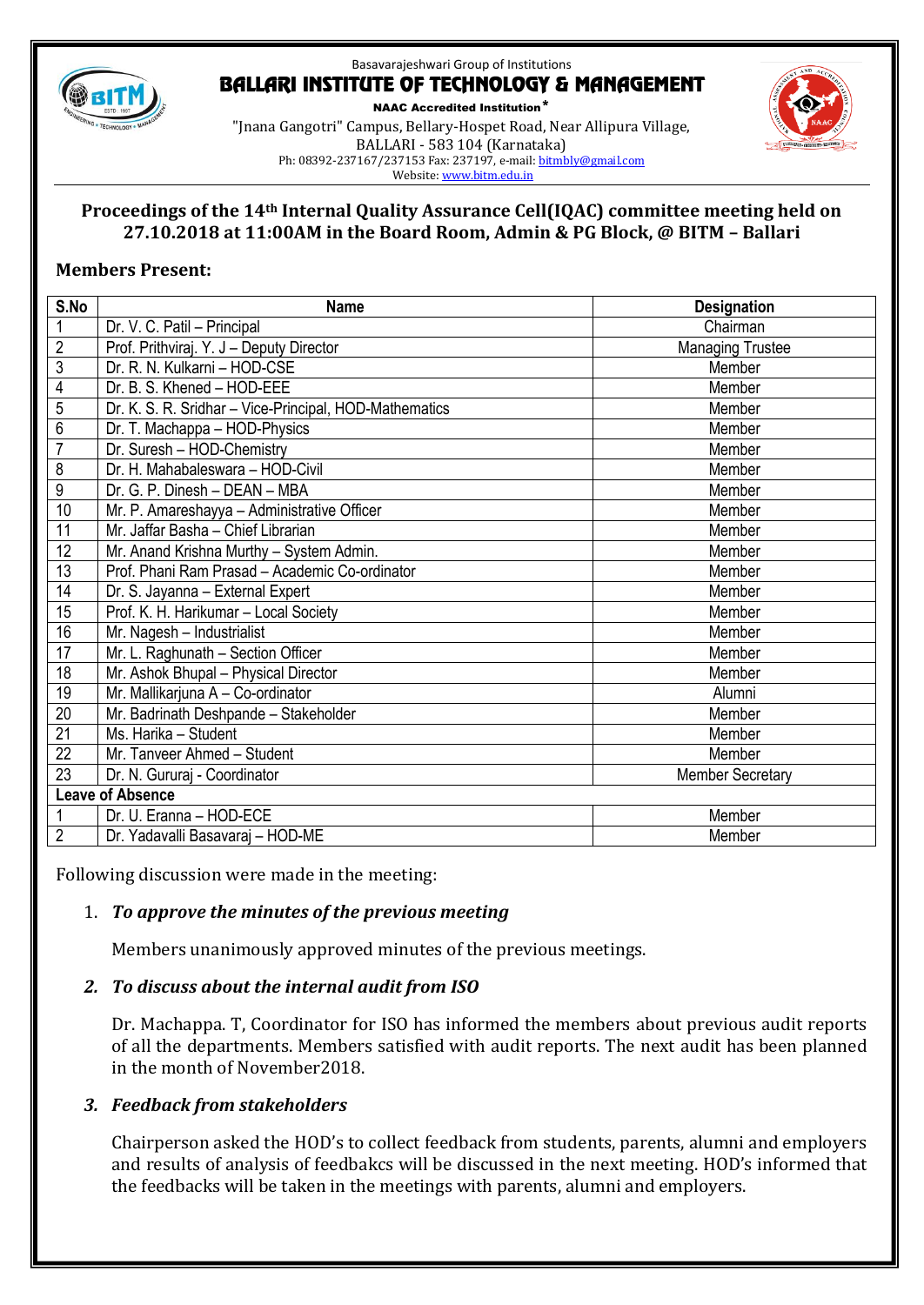

NAAC Accredited Institution\* "Jnana Gangotri" Campus, Bellary-Hospet Road, Near Allipura Village, BALLARI - 583 104 (Karnataka) Ph: 08392-237167/237153 Fax: 237197, e-mail[: bitmbly@gmail.com](mailto:bitmbly@gmail.com) Website[: www.bitm.edu.in](http://www.bec-bellary.com/)



#### *4. Extra curricular activities & co-curricular activities*

Chairperson has informed Mr. Ashok Bhupal, coordinator for NSS and co-curricular activities to chalk out programs for the next semester. Coordinator informed that the NSS unit has planned world AIDS day on 1st December2018 and campus cleaning on 18th December2018.

He requested the management for financial support for the program

Honorable Deputy Director has agreed to sanction the amount.

## *5. IEEE Chapter*

Dr. V. C. Patil, Chairperson gave the statictics of number of staff and students taken the membership of IEEE in 2017-18, number of conferences / workshops conducted under IEEE chapter. He also told the HOD's to conduct some valuable programs for students through IEEE. Dr. Yadavalli Basavaraj, HOD-ME has informed that, A one day workshop has planned in the month of July-2019 from the department through IEEE.

# *6. Gap Analysis*

Dr. V. C. Patil asked the HOD's to identify the gaps between university curriculums with present scenario in the industry.

Mr. Nagesh member from industry urged that some extra certification courses, good projects other than university syllabus will help the students to place in the industries. The HOD's agreed for this, and will be planned after the semester examination.

# *7. Any other subject with the permission of the Chair*

-NIL-

Meeting ended with vote of thanks to the Chair.

*Member Secretary IQAC Chairman Dr. N. Gururaj / Prof. Mathematics Dr. V. C. Patil / Principal*